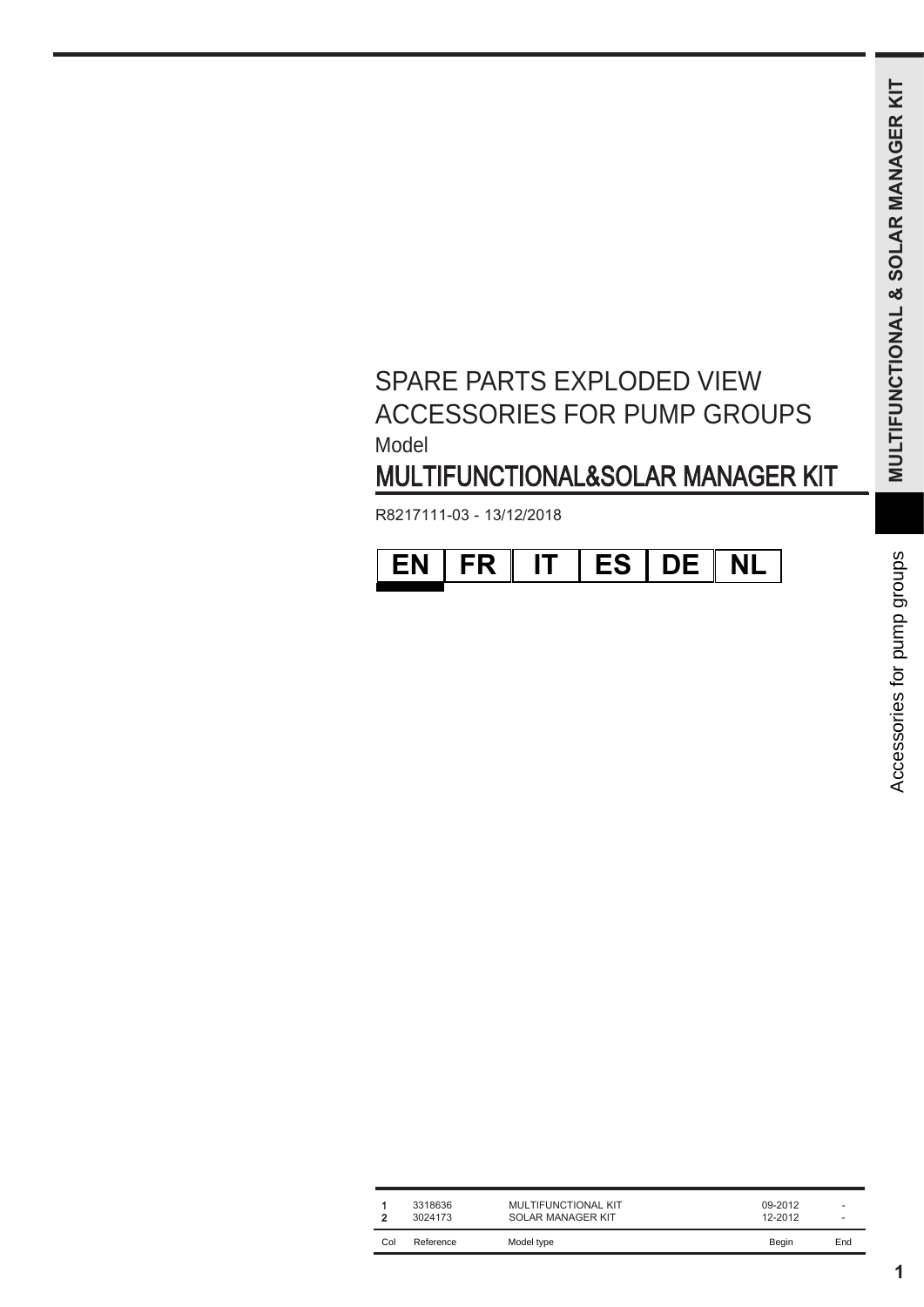

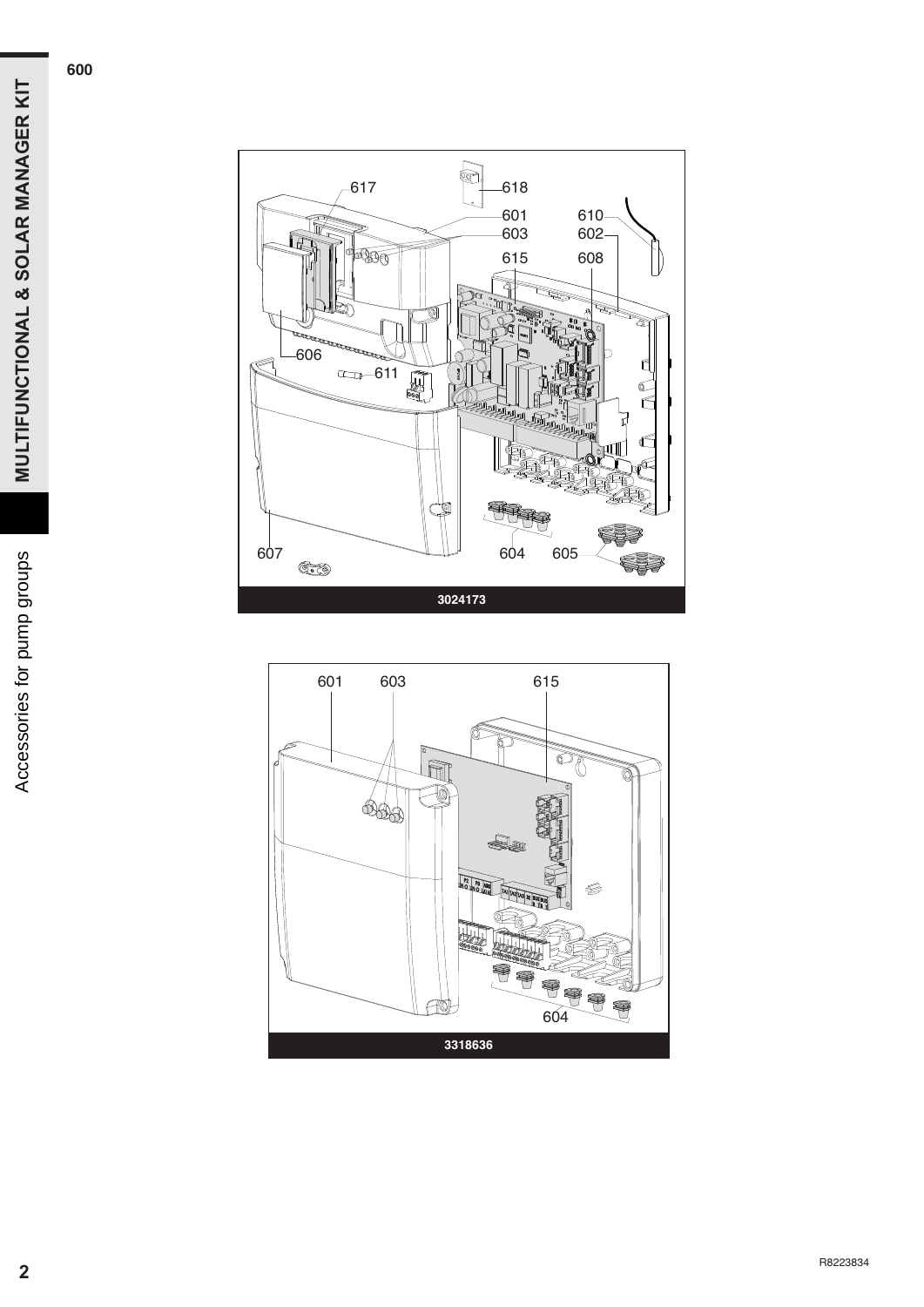| <b>037-3021-1322</b><br>ᡐ |                                                |                      |             |           | MULTIFUNCTIONAL & SOLAR MANAGER KIT |                                                                    |                               |                             |
|---------------------------|------------------------------------------------|----------------------|-------------|-----------|-------------------------------------|--------------------------------------------------------------------|-------------------------------|-----------------------------|
|                           | <b>Description</b>                             | Manf. Pt. N          | <b>Type</b> |           |                                     | 4 <sub>5</sub><br>6 <sub>7</sub><br>8 9 10 11 12 13 14 15 16 17 18 | $\overline{31}$<br>From<br>to |                             |
|                           | 0601 CLIP PANEL COVER                          | 65114038             |             | $\bullet$ |                                     |                                                                    |                               |                             |
|                           | CONTROL PANEL COVER (UPPER)                    | 65112147             |             |           | $\bullet$                           |                                                                    |                               |                             |
|                           | 0602 CONTROL PANEL COVER (REAR)                | 65112150             |             |           | $\bullet$                           |                                                                    |                               |                             |
|                           | 0603 L.E.D.                                    | 998570               |             | $\bullet$ | $\bullet$                           |                                                                    |                               |                             |
|                           | 0604 BLIND GROMMET                             | 569720               |             | $\bullet$ | $\bullet$                           |                                                                    |                               |                             |
|                           | 0605 CABLE HOLDER                              | 65112123             |             |           | $\bullet$<br>$\bullet$              |                                                                    |                               |                             |
|                           | 0606 COVER<br>0607 CONTROL PANEL COVER (LOWER) | 65112145<br>65112148 |             |           | $\bullet$                           |                                                                    |                               |                             |
|                           | 0608 WASHER                                    | 65112054             |             |           | $\bullet$                           |                                                                    |                               |                             |
|                           | 0610 COLLECTOR SOLAR SONDE (1M)                | 65112036             | /SI         |           | $\bullet$                           |                                                                    |                               |                             |
|                           | HEAT SENSOR CYLINDER (L=1820)                  | 65112028             | $/S2-S3$    |           | $\bullet$                           |                                                                    |                               |                             |
|                           | 0611 FUSE 5X20 RIT. 2 A 250V                   | 65112137             |             |           | $\bullet$                           |                                                                    |                               |                             |
|                           | 0615 BOARD (MULTIFUNCTIONAL CLIP-EVO)          | 65114037             |             | $\bullet$ |                                     |                                                                    |                               |                             |
|                           | P.C.B. (SOLAR MANAGER EVO LOW)                 | 65112035-01          |             |           | $\bullet$                           |                                                                    |                               |                             |
|                           | 0617 SUPPORT FOR CONTROL BOX                   | 65112146             |             |           | $\bullet$                           |                                                                    |                               |                             |
|                           | 0618 P.C.B. CONNECTOR                          | 65112042             |             |           | $\bullet$                           |                                                                    |                               |                             |
|                           |                                                |                      |             |           |                                     |                                                                    |                               |                             |
|                           |                                                |                      |             |           |                                     |                                                                    |                               |                             |
|                           |                                                |                      |             |           |                                     |                                                                    |                               |                             |
|                           |                                                |                      |             |           |                                     |                                                                    |                               |                             |
|                           |                                                |                      |             |           |                                     |                                                                    |                               |                             |
|                           |                                                |                      |             |           |                                     |                                                                    |                               |                             |
|                           |                                                |                      |             |           |                                     |                                                                    |                               |                             |
|                           |                                                |                      |             |           |                                     |                                                                    |                               |                             |
|                           |                                                |                      |             |           |                                     |                                                                    |                               | Accessories for pump groups |
|                           |                                                |                      |             |           |                                     |                                                                    |                               |                             |
|                           |                                                |                      |             |           |                                     |                                                                    |                               |                             |
|                           |                                                |                      |             |           |                                     |                                                                    |                               |                             |
|                           |                                                |                      |             |           |                                     |                                                                    |                               |                             |
|                           |                                                |                      |             |           |                                     |                                                                    |                               |                             |
|                           |                                                |                      |             |           |                                     |                                                                    |                               |                             |
|                           |                                                |                      |             |           |                                     |                                                                    |                               |                             |
|                           |                                                |                      |             |           |                                     |                                                                    |                               |                             |
|                           |                                                |                      |             |           |                                     |                                                                    |                               |                             |
|                           |                                                |                      |             |           |                                     |                                                                    |                               |                             |
|                           |                                                |                      |             |           |                                     |                                                                    |                               |                             |
|                           |                                                |                      |             |           |                                     |                                                                    |                               |                             |
|                           |                                                |                      |             |           |                                     |                                                                    |                               |                             |
|                           |                                                |                      |             |           |                                     |                                                                    |                               |                             |
|                           |                                                |                      |             |           |                                     |                                                                    |                               |                             |
|                           |                                                |                      |             |           |                                     |                                                                    |                               |                             |
|                           |                                                |                      |             |           |                                     |                                                                    |                               |                             |
|                           |                                                |                      |             |           |                                     |                                                                    |                               |                             |
|                           |                                                |                      |             |           |                                     |                                                                    |                               |                             |
|                           |                                                |                      |             |           |                                     |                                                                    |                               |                             |
|                           |                                                |                      |             |           |                                     |                                                                    |                               |                             |
|                           |                                                |                      |             |           |                                     |                                                                    |                               |                             |
|                           |                                                |                      |             |           |                                     |                                                                    |                               |                             |
|                           |                                                |                      |             |           |                                     |                                                                    |                               |                             |
|                           |                                                |                      |             |           |                                     |                                                                    |                               |                             |
|                           |                                                |                      |             |           |                                     |                                                                    |                               |                             |
|                           |                                                |                      |             |           |                                     |                                                                    |                               |                             |
|                           |                                                |                      |             |           |                                     |                                                                    |                               |                             |
|                           |                                                |                      |             |           |                                     |                                                                    |                               |                             |
|                           |                                                |                      |             |           |                                     |                                                                    |                               |                             |
|                           |                                                |                      |             |           |                                     |                                                                    |                               |                             |
|                           |                                                |                      |             |           |                                     |                                                                    |                               |                             |
|                           |                                                |                      |             |           |                                     |                                                                    |                               |                             |
|                           |                                                |                      |             |           |                                     |                                                                    |                               |                             |
|                           |                                                |                      |             |           |                                     |                                                                    |                               |                             |
|                           |                                                |                      |             |           |                                     |                                                                    |                               |                             |
|                           |                                                |                      |             |           |                                     |                                                                    |                               |                             |
|                           |                                                |                      |             |           |                                     |                                                                    |                               |                             |
|                           |                                                |                      |             |           |                                     |                                                                    |                               |                             |
|                           |                                                |                      |             |           |                                     |                                                                    |                               |                             |
|                           |                                                |                      |             |           |                                     |                                                                    |                               |                             |
|                           |                                                |                      |             |           |                                     |                                                                    |                               |                             |
|                           |                                                |                      |             |           |                                     |                                                                    |                               |                             |
|                           |                                                |                      |             |           |                                     |                                                                    |                               |                             |